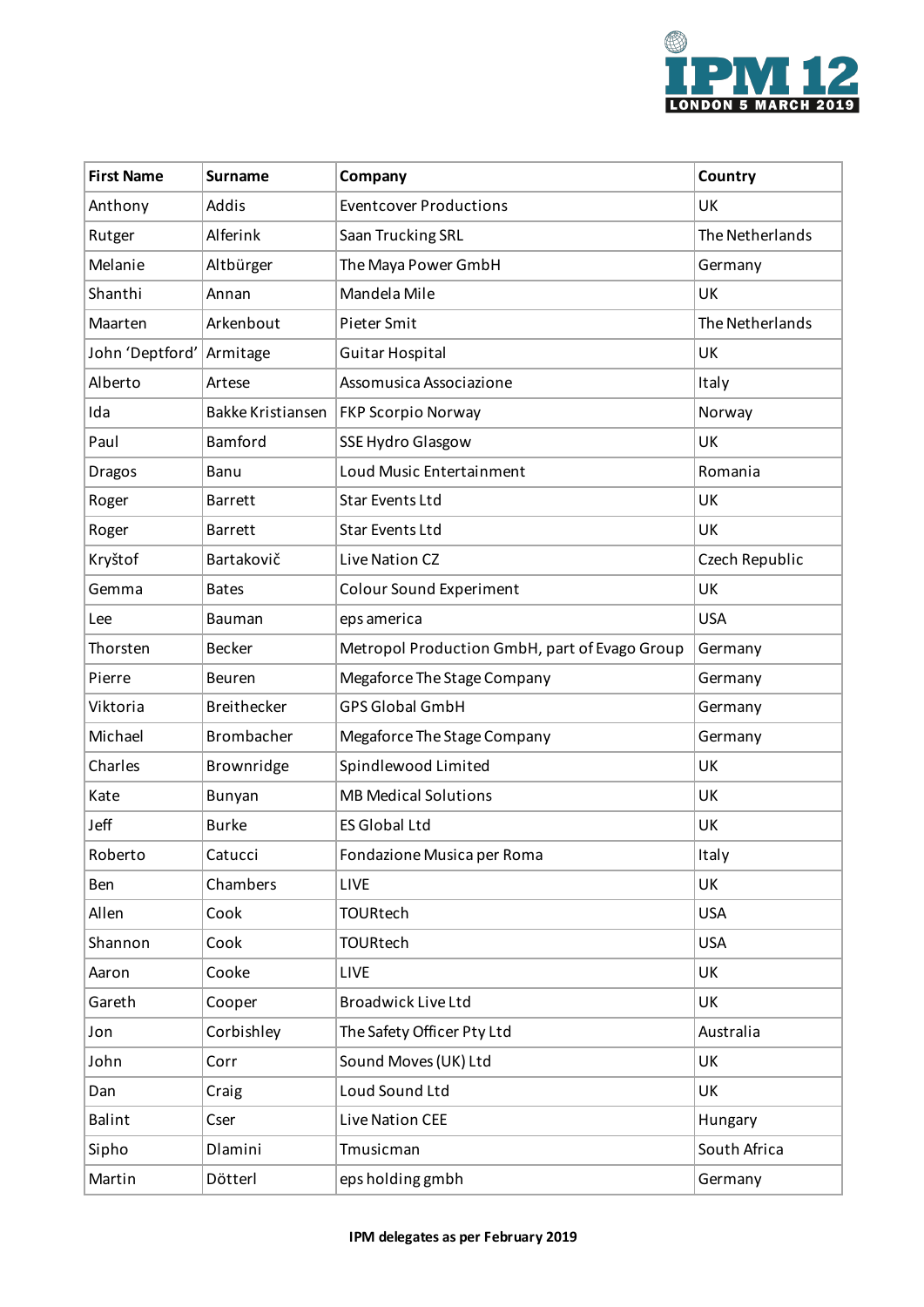

| <b>First Name</b> | Surname      | Company                                              | Country         |
|-------------------|--------------|------------------------------------------------------|-----------------|
| Charlie           | Douglas      | Dr. Martens                                          | UK              |
| Ivana             | Dragila      | eps holding gmbh                                     | Germany         |
| Ivan              | Drandiysky   | National Palace of Culture - Sofia                   | <b>Bulgaria</b> |
| Jon               | <b>Drape</b> | <b>Ground Control</b>                                | UK              |
| Phil              | Dutton       | Liverpool Football Club                              | UK              |
| Charlie           | Ellery       | <b>Charles Ellery</b>                                | UK              |
| Bernhard          | Fieber       | MK-Partner Veranstaltungsmanagement                  | Austria         |
| Fiona             | Flynn        | Integro Entertainment & Sport Insurance Broker Lt UK |                 |
| Lucian            | Francu       | At Last Agency                                       | Romania         |
| Jane Elizabeth    | Fraser       | freelance                                            | Italy           |
| <b>Brigitte</b>   | Fuss         | Megaforce The Stage Company                          | Germany         |
| Martin            | Goebbels     | Miller Insurance Services LLP                        | UK              |
| Anna              | Golden       | <b>AEG Presents</b>                                  | UK              |
| Liz               | Gonzalez     | Fuerza Bruta - Ozono Producciones                    | Argentina       |
| <b>Bryan</b>      | Grant        | <b>Britannia Row Productions Ltd</b>                 | UK              |
| lan               | Greenway     | LarMac LIVE                                          | UK              |
| Aline             | Groß         | eps holding gmbh                                     | Germany         |
| Rachael           | Hardman      | The O2 Arena                                         | UK              |
| Joanna            | Hartle       | Hartle O'Hare                                        | UK              |
| Georg             | Hartmann     | <b>CTS Eventim Austria</b>                           | Austria         |
| Octavia           | Harwood      | O <sub>2</sub> Arena                                 | UK              |
| Rachel            | Haughey      | Four Corners of the World Ltd                        | UK              |
| Radek             | Havel        | Live Nation CZ                                       | Czech Republic  |
| Tony              | Hayes        | Arena Birmingham                                     | UK              |
| Andreas           | Henkel       | Maya Event AG                                        | Liechtenstein   |
| Nadja             | Henkel       | Maya Event AG                                        | Germany         |
| Michael           | Herbst       | <b>Stageco Deutschland GmbH</b>                      | Germany         |
| Bev               | Hewes        | Integro Entertainment & Sport Insurance Broker Lt UK |                 |
| Nick              | Hibbert      | eps event Itd                                        | UK              |
| Natasha           | Highcroft    | <b>Transam Trucking</b>                              | UK              |
| Paddy             | Hocken       | Paddy Hocken Productions                             | UK              |
| Jason             | Hodgetts     | PRG UK Ltd                                           | UK              |
| Peter             | Holdich      | Star Events Ltd                                      | UK              |
| Ronny             | Hooch Antink | Mojo Concerts                                        | The Netherlands |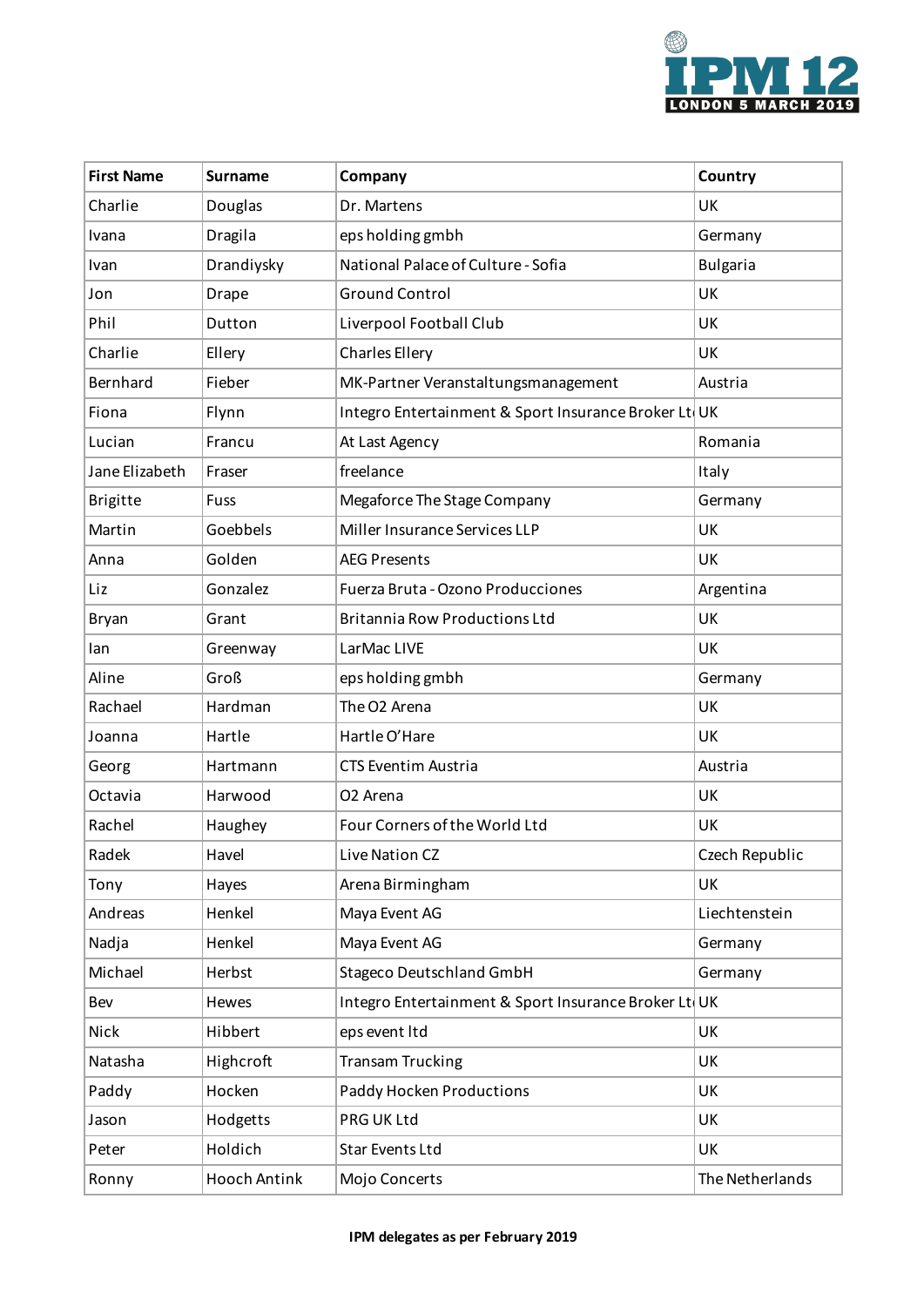

| <b>First Name</b> | <b>Surname</b> | Company                                             | Country             |
|-------------------|----------------|-----------------------------------------------------|---------------------|
| Mark              | Horbuckle      | <b>ES Global Ltd</b>                                | UK                  |
| Tibor             | Horváth        | <b>Budapest Park</b>                                | Hungary             |
| Peter             | Hrabe          | Agency Vivien                                       | Slovakia            |
| Richard           | Hughes         | Max WiFi                                            | UK                  |
| Marie-Claire      | Hunter         | Universal Music UK                                  | UK                  |
| Holly             | Hutchings      | <b>Broadwick Live Ltd</b>                           | UK                  |
| Susan 'Duchess'   | Iredale        | EPI Ltd                                             | Republic of Ireland |
| George            | Jameson        | PRG UK Ltd                                          | UK                  |
| Oliver            | Jeffery        | Royal Albert Hall                                   | UK                  |
| Stanley           | Jilesen        | Mojo Rental All Areas B.V. - part of Evago Group    | The Netherlands     |
| KT                | Jones          | <b>Invictus Pro Training</b>                        | UK                  |
| Kim               | Joyce          | Eat To The Beat                                     | UK                  |
| Lauren            | Joyce          | Eat To The Beat                                     | UK                  |
| Sytske            | Kamstra        | IPM / E3S / How Many Yogis                          | UK                  |
| Patryk            | Kazmierski     | <b>Knock Out Productions</b>                        | Poland              |
| Lauren            | Kiernan        | O <sub>2</sub> Arena                                | UK                  |
| Jordan            | Kimbley        | National Ice Centre and Motorpoint Arena Notting UK |                     |
| Paul              | Kindred        | <b>Premier Aviation</b>                             | UK                  |
| Ollie             | Kite           | EST / Transam Trucking Ltd                          | UK                  |
| Nick              | Knowles        | <b>Creative Technology</b>                          | UK                  |
| Bernadett         | Kokeny         | Arena Birmingham                                    | UK                  |
| Chris             | Kordek         | eps holding gmbh                                    | Germany             |
| Sara Maria        | Kordek         | Good Taste Production                               | Poland              |
| Steven            | Kroon          | Pieter Smit                                         | The Netherlands     |
| Andi              | Kuhn           | Evago AG                                            | Germany             |
| Mark              | Laidlaw        | <b>Scottish Event Campus</b>                        | UK                  |
| Tobias            | Lalkens        | Pieter Smit France / Nightliner Support             | The Netherlands     |
| David             | Lamont         | SSE Arena Belfast                                   | UK                  |
| Juha              | Lassila        | Piikkikasvi Agency Oy                               | Finland             |
| Stefano           | Lazzari        | Fondazione di Partecipazione UMBRIA JAZZ            | Italy               |
| Andy              | Lenthall       | The PSA                                             | UK                  |
| Jim               | Liddiard       | <b>Creative Technology</b>                          | UK                  |
| Michael           | Llewellyn      | <b>EFM Global Logistics</b>                         | UK                  |
| Bernd             | Loy            | Evago Group                                         | Germany             |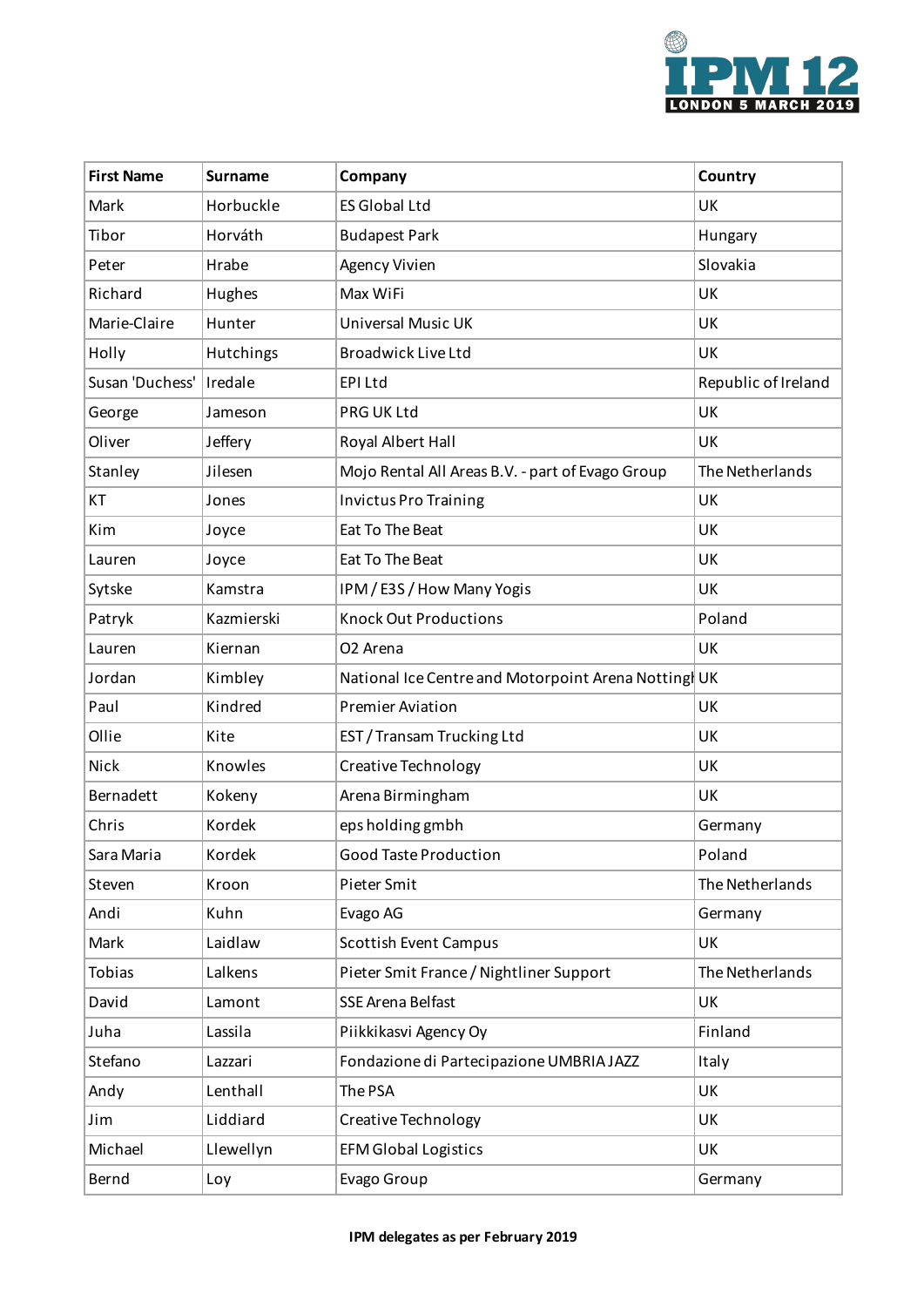

| <b>First Name</b> | <b>Surname</b> | Company                           | Country         |
|-------------------|----------------|-----------------------------------|-----------------|
| Arnold            | Lubeck         | Absolute Touring GmbH             | Germany         |
| Jo                | Mackay         | LarMac LIVE                       | UK              |
| Peter             | Madai          | Live Nation CZ                    | Czech Republic  |
| Liz               | Madden         | NoNonsense Group                  | UK              |
| Neville (Langa)   | Mancunga       | Gearhouse SA                      | South Africa    |
| Goran             | Marincic       | Evago Group                       | Germany         |
| Carl              | Martin         | <b>Intellitix Limited</b>         | UK              |
| Gordon            | Masson         | ILMC / IQ Magazine                | UK              |
| Timo              | Mathes         | <b>Stageco Deutschland GmbH</b>   | Germany         |
| Terry             | McNally        | IPM/ILMC                          | UK              |
| Raiché            | Mederick       | Rchai Foundation                  | UK              |
| Matthew           | Meredith       | Live Nation Entertainment         | UK              |
| Graham            | Miller         | Creative Technology               | UK              |
| Marco             | Misuraca       | eps schweiz                       | Switzerland     |
| Ted               | Moore          | TAIT                              | UK              |
| Olivia            | Morris         | Eat To The Beat                   | UK              |
| Dileep            | Mudadeniya     | Cinnamon Hotel Management Ltd     | Sri Lanka       |
| John              | Mulder         | Mojo Concerts                     | The Netherlands |
| Ralf              | Müller         | eps holding gmbh                  | Germany         |
| Cees              | Muurling       | Mojo Concerts                     | The Netherlands |
| Renatas           | Nacajus        | <b>Falcon Club</b>                | Lithuania       |
| Freddie           | Nyathela       | South African Roadies Association | South Africa    |
| Tomasz            | Ochab          | <b>Knock Out Productions</b>      | Poland          |
| Greg              | Parmley        | <b>ILMC</b>                       | UK              |
| Steve             | Perkins        | Dr. Martens                       | UK              |
| Matevz            | Pevc           | <b>Event Service Group</b>        | Slovenia        |
| Jeffrey           | Pezzuti        | Eyellusionlive                    | <b>USA</b>      |
| Martina           | Pogacic        | <b>Show Production</b>            | Croatia         |
| Manfred           | Porschnitzer   | <b>Stageco Deutschland GmbH</b>   | Germany         |
| Jachym            | Pospisil       | Sinch s.r.o.                      | Czech Republic  |
| Slawek            | Raczek         | Live Nation                       | Poland          |
| Eileen            | Ranff          | Absolute Touring GmbH             | Germany         |
| Steve             | Reynolds       | Loud Sound Ltd                    | UK              |
| Steve             | Richards       | NoNonsense Group                  | UK              |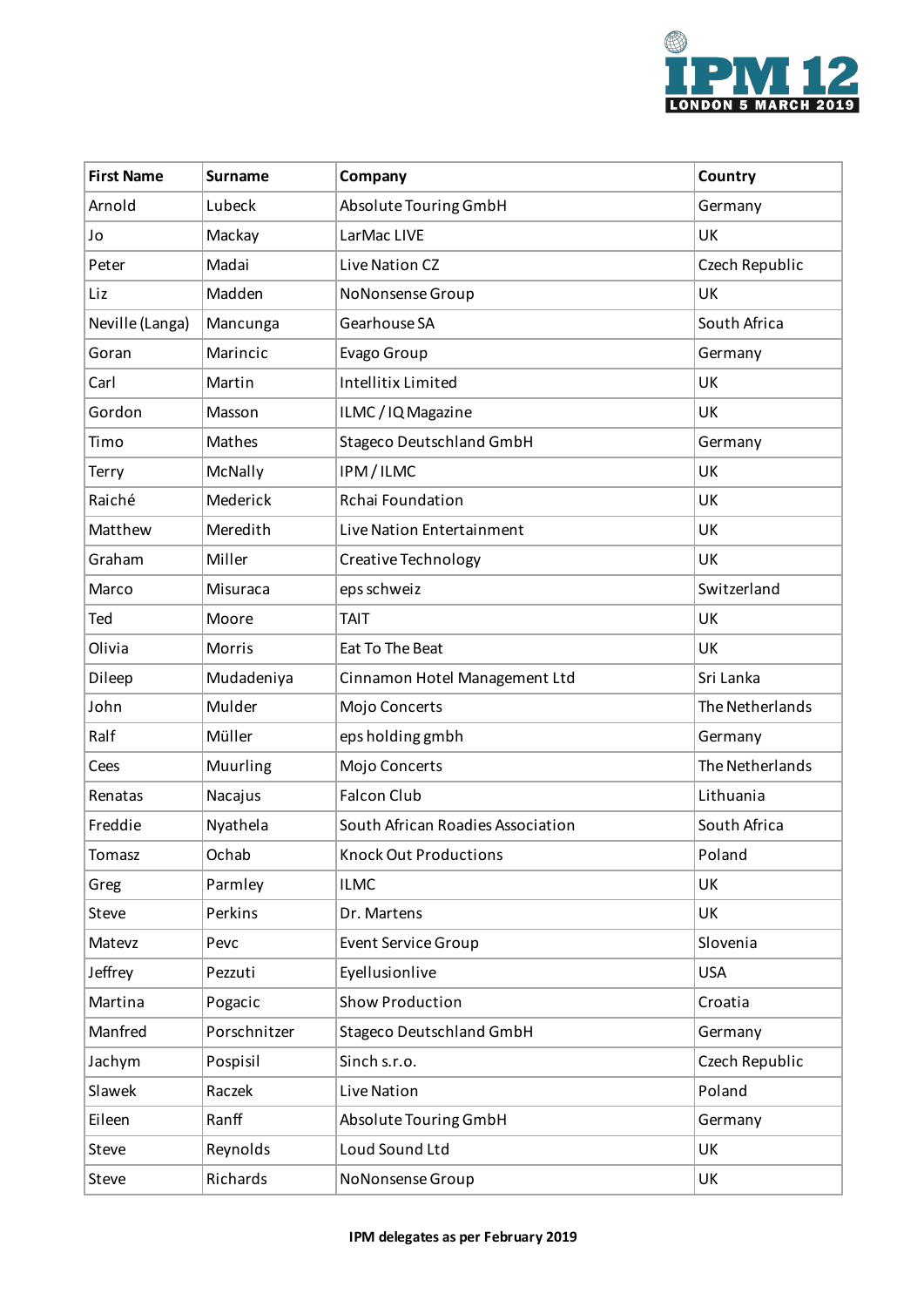

| <b>First Name</b>         | <b>Surname</b> | Company                            | Country             |
|---------------------------|----------------|------------------------------------|---------------------|
| Sophie                    | Ridley         | Safents Consulting Ltd             | Republic of Ireland |
| Del                       | Roll           | EST / Edwin Shirley Trucking       | UK                  |
| Simon                     | Roth           | PSS Production Service Switzerland | Switzerland         |
| Chris                     | Ryan           | PRG UK Ltd                         | UK                  |
| Lisa                      | Ryan           | <b>EFM Global Logistics</b>        | UK                  |
| Nicolas                   | Sandoz         | Opus One SA                        | Switzerland         |
| Rob                       | Sangwell       | Fineline Lighting Ltd              | UK                  |
| Sevim                     | Sangwell       | Fineline Lighting Ltd              | UK                  |
| Lorenz                    | Schmid         | Evago Group                        | Germany             |
| Christian                 | Schøyen        | LiveNation Norway                  | Norway              |
| Daniel                    | Scott          | Triple A Entertainment             | UK                  |
| Gavin                     | Scott          | <b>Star Events Ltd</b>             | UK                  |
| Ken                       | Scott          | SGSA                               | UK                  |
| Constantinescu Serban     |                | Loud Music Entertainment           | Romania             |
| Mario Flavio Day Severini |                | Fondazione Musica per Roma         | Italy               |
| Connie                    | Shao           | <b>AEG Presents</b>                | UK                  |
| Mary                      | Shelley-Smith  | Eat To The Beat                    | UK                  |
| Anthony                   | Sinclair       | eps event Itd                      | UK                  |
| Kastytis                  | Sliuzas        | Seven Live                         | Lithuania           |
| Eddie                     | Slotboom       | Prolyte Sales                      | The Netherlands     |
| Jack                      | Smale          | Mojo Rental All Areas              | The Netherlands     |
| Pieter                    | Smit           | Pieter Smit                        | The Netherlands     |
| Sarel (Charl)             | Smit           | Gearhouse SA                       | South Africa        |
| Beth                      | Smith          | Loudsound Events                   | UK                  |
| Rick                      | Smith          | Rule Out Loud Management           | UK                  |
| Ali                       | Srour          | LIVE GmbH                          | Germany             |
| Mick                      | Staplehurst    | PRG UK Ltd                         | UK                  |
| Martin                    | Steffen        | eps holding gmbh                   | Germany             |
| Andrew                    | Stone          | eps australia pty ltd              | Australia           |
| David                     | Suslik         | Sinch s.r.o.                       | Czech Republic      |
| Jan Erik                  | Svendsen       | Live Nation Norway                 | Norway              |
| Tamas                     | Szabo          | Intellitix Europe Kft.             | Hungary             |
| Bo                        | Teichert       | eps scandinavia                    | Denmark             |
| Mark                      | Tennant        | LIVE                               | UK                  |